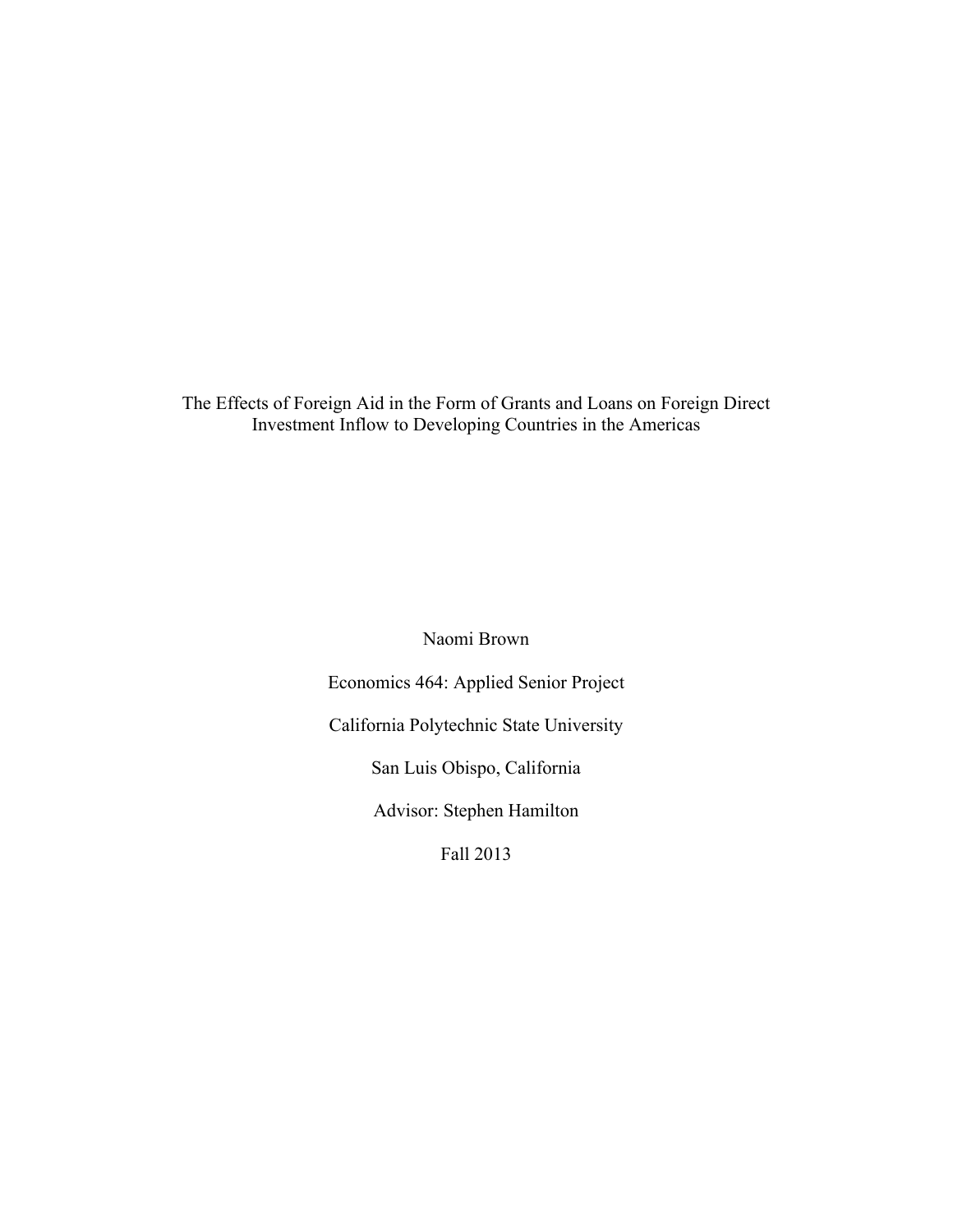# **Table of Contents**

| a. |  |  |
|----|--|--|
|    |  |  |
|    |  |  |
| a. |  |  |
|    |  |  |
|    |  |  |
|    |  |  |
|    |  |  |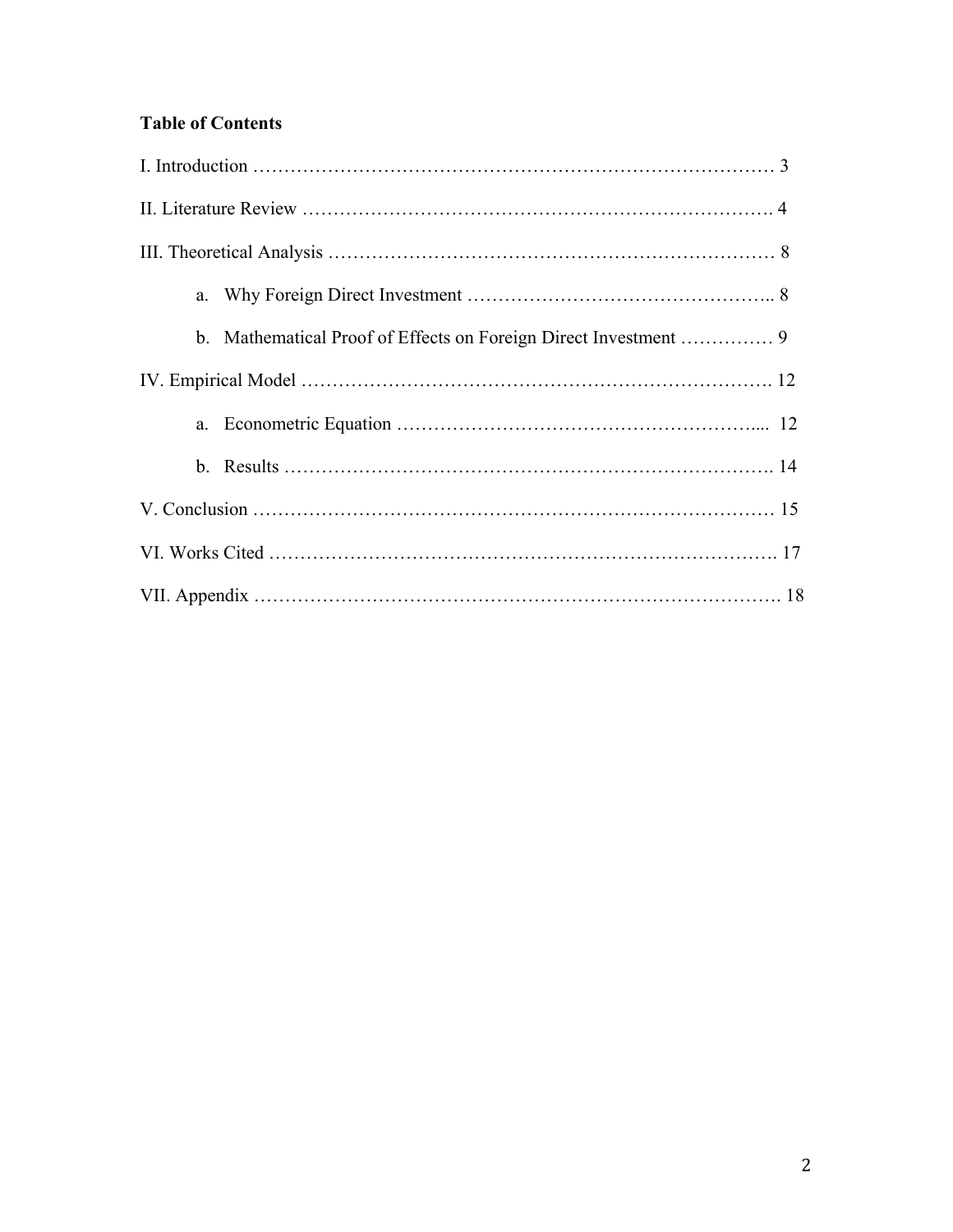## **I. Introduction**

Annually billions of dollars are transferred between countries in the form of foreign aid. In the United States alone, Obama requested \$55 billion go towards foreign aid for the 2013 fiscal year and be distributed to more than  $180$  countries.<sup>1</sup> As a result, the effectiveness of this aid and the actual impact it has on developing countries has become a topic of interest. Although financial aid is traditionally considered helpful, because the general understanding is that it expands resources and utilizes production capacity of recipient countries, $<sup>2</sup>$  some researches are not convinced of its beneficial nature. Figuring</sup> out how to best assist developing countries and how to invest our money in such a way as to achieve the best outcome could result in a much more efficient and productive global economy.

Various studies have sought to discover whether or not foreign aid is indeed beneficial. However, the benefits of foreign aid are difficult to quantify and hard to empirically observe. Using indicators such as GDP growth and industry, economists have attempted to quantify the results of foreign aid. This paper is similar in its goal. However, it attempts to break foreign aid into two separate categories, aid given to developing countries in the form of a loan which is expected be paid back in the future and aid given in the form of a grant which not expected to be repaid. Additionally, rather than use GDP as a measure of success, this paper utilizes the inflow of foreign direct investment into the developing country to determine the effectiveness of aid. Foreign direct investment has

<sup>1</sup> "Good Question: How Much Foreign Aid Does the US Give?." *CBS*. N.p., 20 Aug. 2013. Web. 14 Oct 2013.

<sup>2</sup> Quazi, Rahim. "Effects of Foreign Aid on GDP Growth and Fiscal Behavior; An Econometric Case Study of Bangladesh." *Journal of Developing Areas*. 32.2 (2005): 95- 117. Print.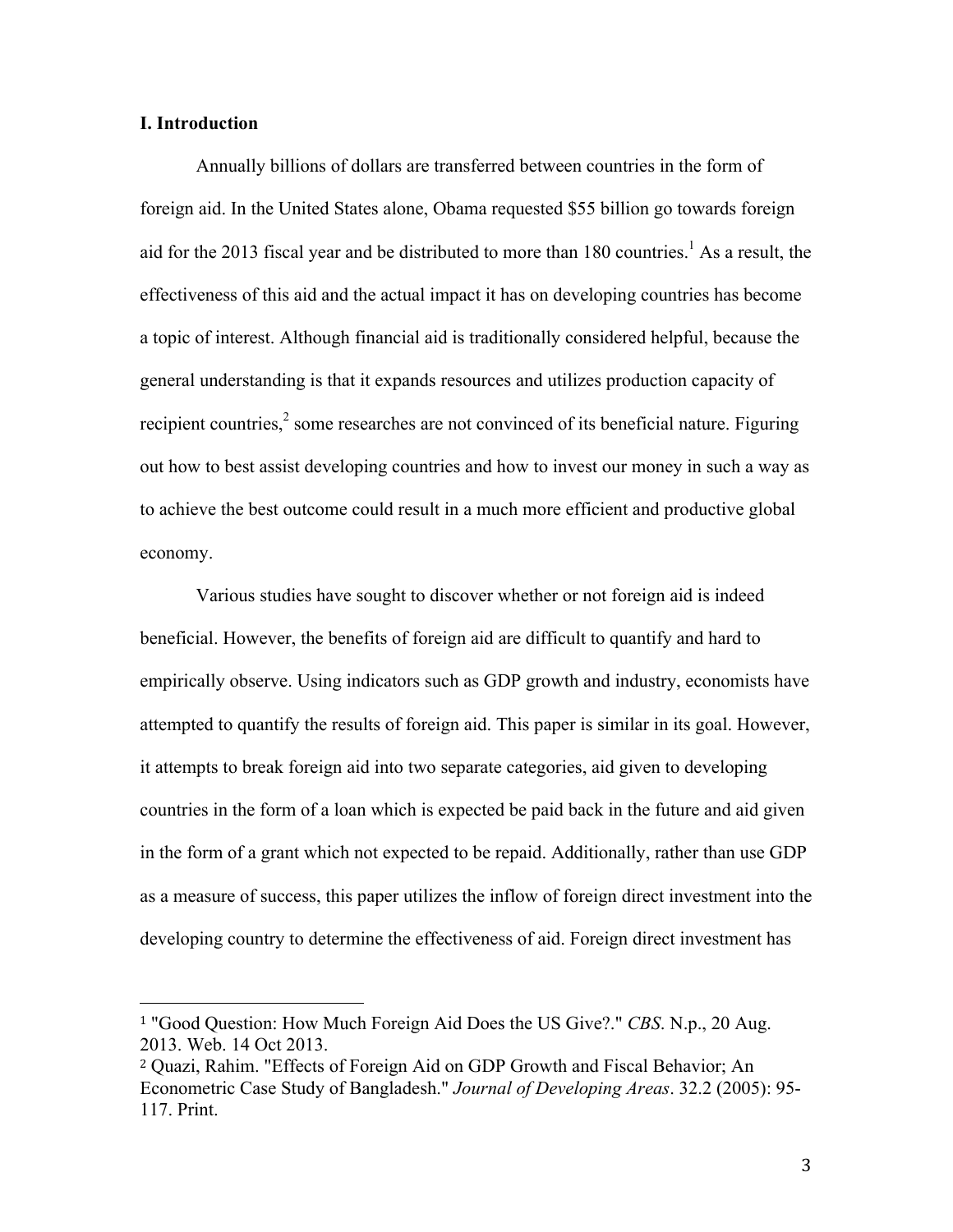previously been found to expand economic growth and promote industry in developing countries.

This paper attempts to build off of previous studies done on the effects of foreign aid. A full literature review is included, which discusses the pertinent research that has already been done on the topic of foreign aid and direct investment. Additionally, this paper presents a theoretical model to explain the effects loans and grants can be expected to have upon the inflow of foreign direct investment. In the last section, the paper contains an empirical analysis of data from developing countries in the Americas to see how the two types of foreign aid are invested and whether they positively affect the developing countries where they are invested.

#### **II. Literature Review**

 

As currently distributed, foreign aid does not appear to significantly increase the GDP growth of developing economies. In fact, some studies have found that, rather than benefiting a country, foreign aid can have negative influences on an economy, such as encouraging rent-seeking behavior (Economides, Kalyvitis and Philippopoulos, 2007).<sup>3</sup> Rent-seeking behavior occurs when individuals in power pursue personal gain instead of investing the foreign aid in areas that would benefit the country as a whole. Although foreign aid could have a positive effect on a country's economy if invested in the intended manner, however, the possible advantages are counteracted through governing self-interest. In effect, foreign aid is taken by a small, wealthy percent of the population, while the rest of the country remains just as poor as they were previously (Holtham and

<sup>3</sup> Economides, George, Sarantis Kalyvitis, and Apostolis Philippopoulos. "Does Foreign Aid Distort Incentives and Hurt Growth? Theory and Evidence from 75 Aid-Recipient Countries." *Public Choice*. 134.3/4 (2008): 463-488. Print.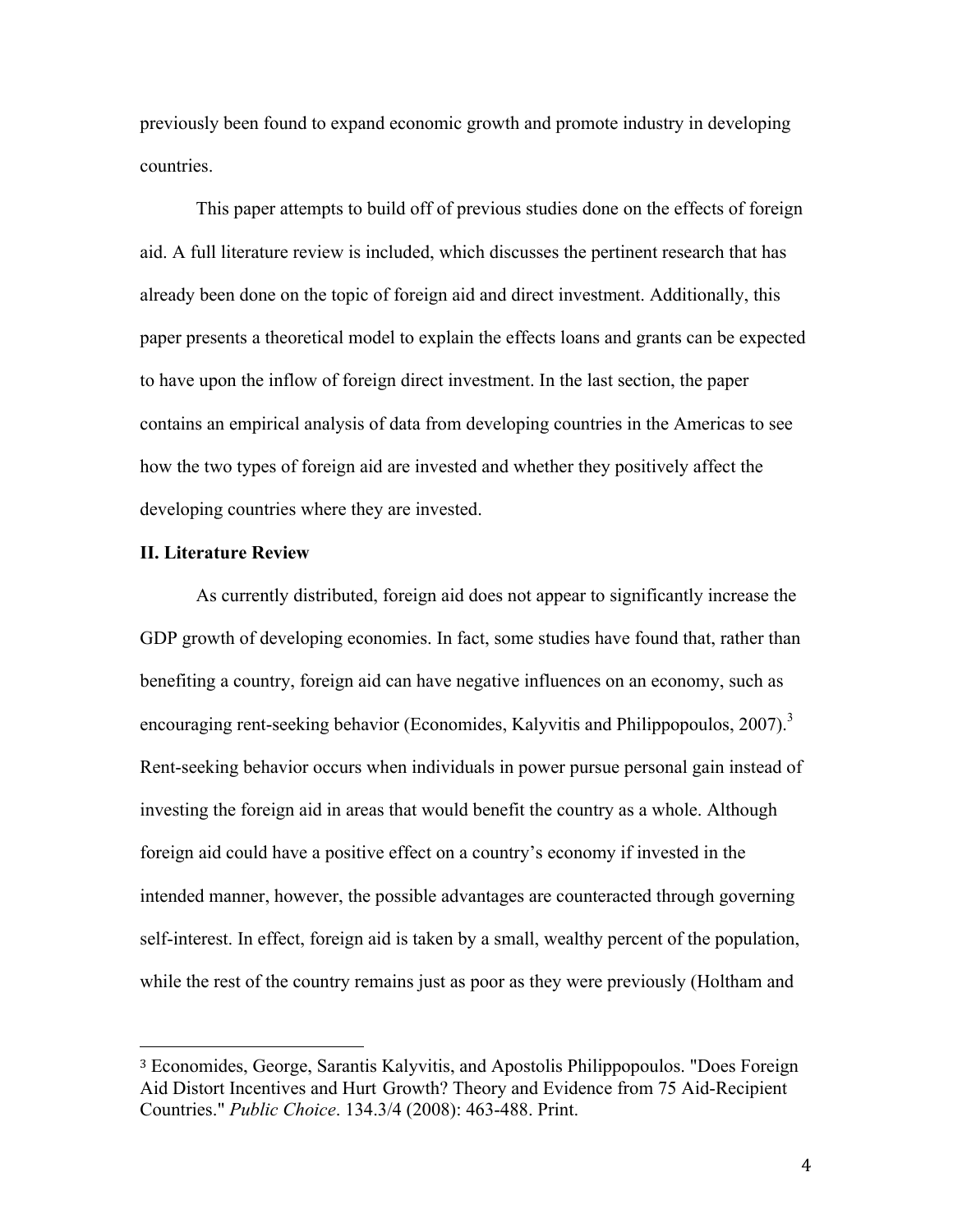Hazlewood, 1976).<sup>4</sup> Overall, receiving money transfers promotes nonproductive decisions by creating too much opportunity for personal gain.

Furthering this idea, the type of foreign aid a country receives also appears to have an effect on how successfully it is put to use. In a study done by Rahim Quazi (2005), he found that by separating foreign aid into two categories, grants and loans, he was able to see two widely different results. Money received in the form of a transfer tended to finance non-productive civil expenditures, while money received in the form of a loan tended to be put toward public investment projects and human capital building programs. Therefore, the method in which governments allocate aid can drastically change its effectiveness.

On the other hand, another mechanism known to promote GDP growth is direct foreign investment. Attracting foreign direct investment to developing countries is essential for economic growth, development, and poverty reduction (Selaya and Sunesen,  $2012$ <sup>5</sup>. Originally, I wanted to compare the effectiveness of foreign aid to foreign direct investment, but looking at the results revealed that foreign aid has a non-conclusive effect on an economy while foreign direct investment has a significant, positive effect on production (Yao and Wei, 2007).<sup>6</sup> Additionally, a positive relationship exists between the amount of foreign aid a developing country receives and the amount of direct investment flowing into that country. Selaya and Sunesen (2012) discovered that aid invested in inputs complimentary to physical capital draws in foreign capital. However, the manner

<sup>4</sup> Holtham, Gerald, and Arthur Hazlewood. *Aid and Inequality in Kenya*. Oxon: Routledge, 2011. 173. Print.

<sup>5</sup> Selaya, Pablo, and Eva Rytter Sunesen. "Does Foreign Aid Increase Foreign Direct Investment?" *World Development*. 40.11 (2012): 2155-2176. Web. 13 Oct. 2013. <sup>6</sup> Yao, Shujie, and Kailei Wei. "Newly Industrializing Economies." *Journal of Comparative Economics*. 35.1 (2007): 211-234. Web. 14 Oct. 2013.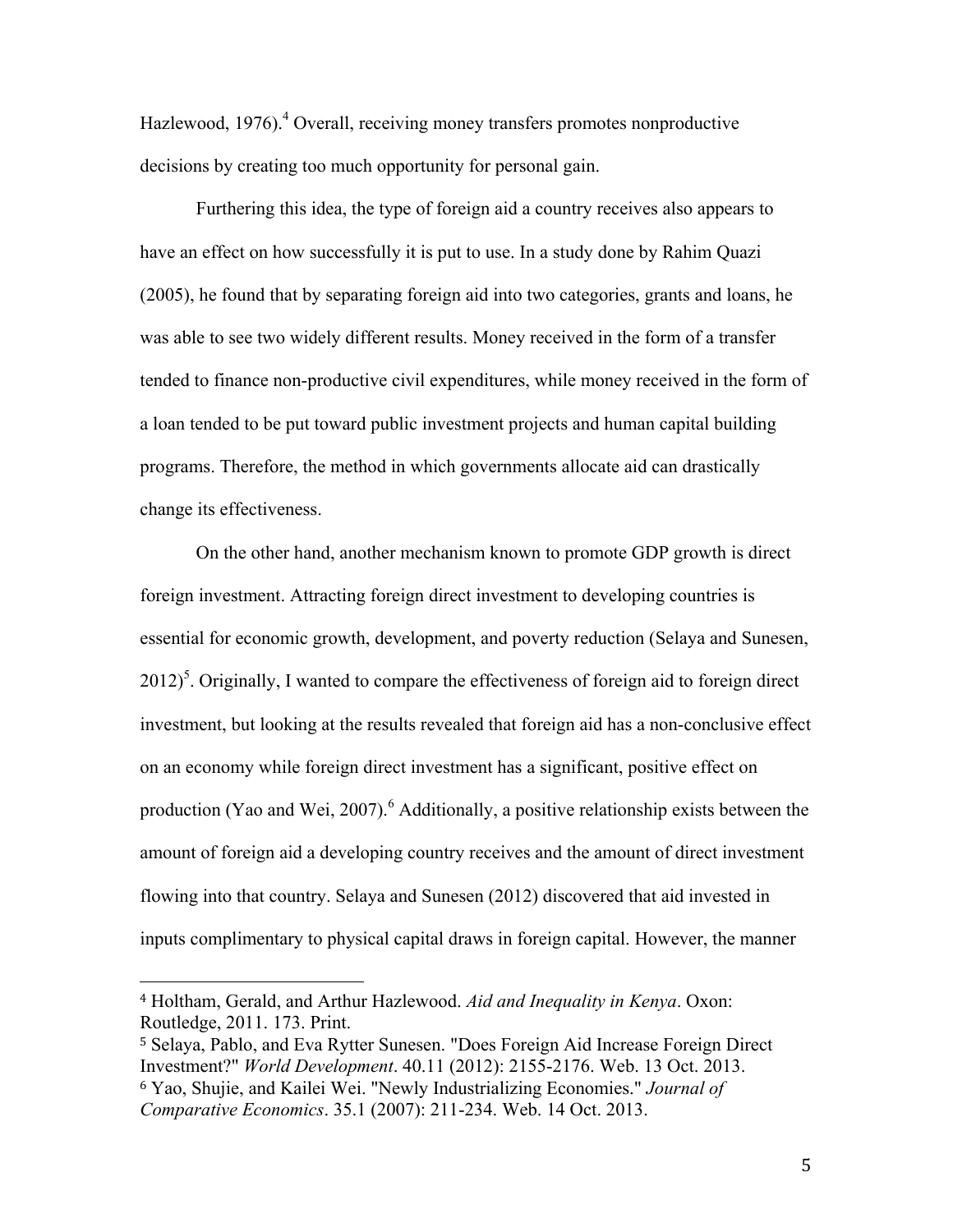in which foreign aid is invested can affect the flow of direct investment. Although aid invested in inputs complimentary to physical capital helps in the flow of direct investment, aid invested in the physical capital itself crowds out private foreign investment (Selaya and Sunesen, 2012). Therefore, the effectiveness of foreign aid and direct investment in promoting GDP in developing countries are tied together and depend on each other for their full effectualness.

A case study done by Annegeldy Arazmuradov  $(2012)^7$  on landlocked economies in Central Asia found that, at a regional level, aid has a significantly positive complementing effect on foreign direct investment inflows, whereas, on a country level, foreign aid only catalyzes foreign direct investment inflows in Kyrgystan and Tajikistan. The conclusion derived from this study indicated that the positive relationship between aid and direct investment is only present in countries with substantial aid inflows and faltering economic performance. In the right scenario, foreign aid can be used as a stimulus for direct investment and economic growth.

In researching foreign aid and direct investment, my project will most closely follow the studies done by Quazi (2005) and Selaya and Sunesen (2012). I want to focus my work on the combined effects of the two and which combinations maximize growth in the recipient country. Of the studies I read, the focus was on whether a relationship between aid and foreign direct investment was significant in promoting GDP, but not on what conditions optimized this effect. Using the conclusions from Rahim

<sup>7</sup> Arazmuradov, Annageldy. "Foreign Aid, Foreign Direct Investment, and Domestic Investment Nexus in Landlocked Economies of Central Asia." *Economic Research Guardian*. 2.1 (2012): 129-151. Web. 18 Oct. 2013.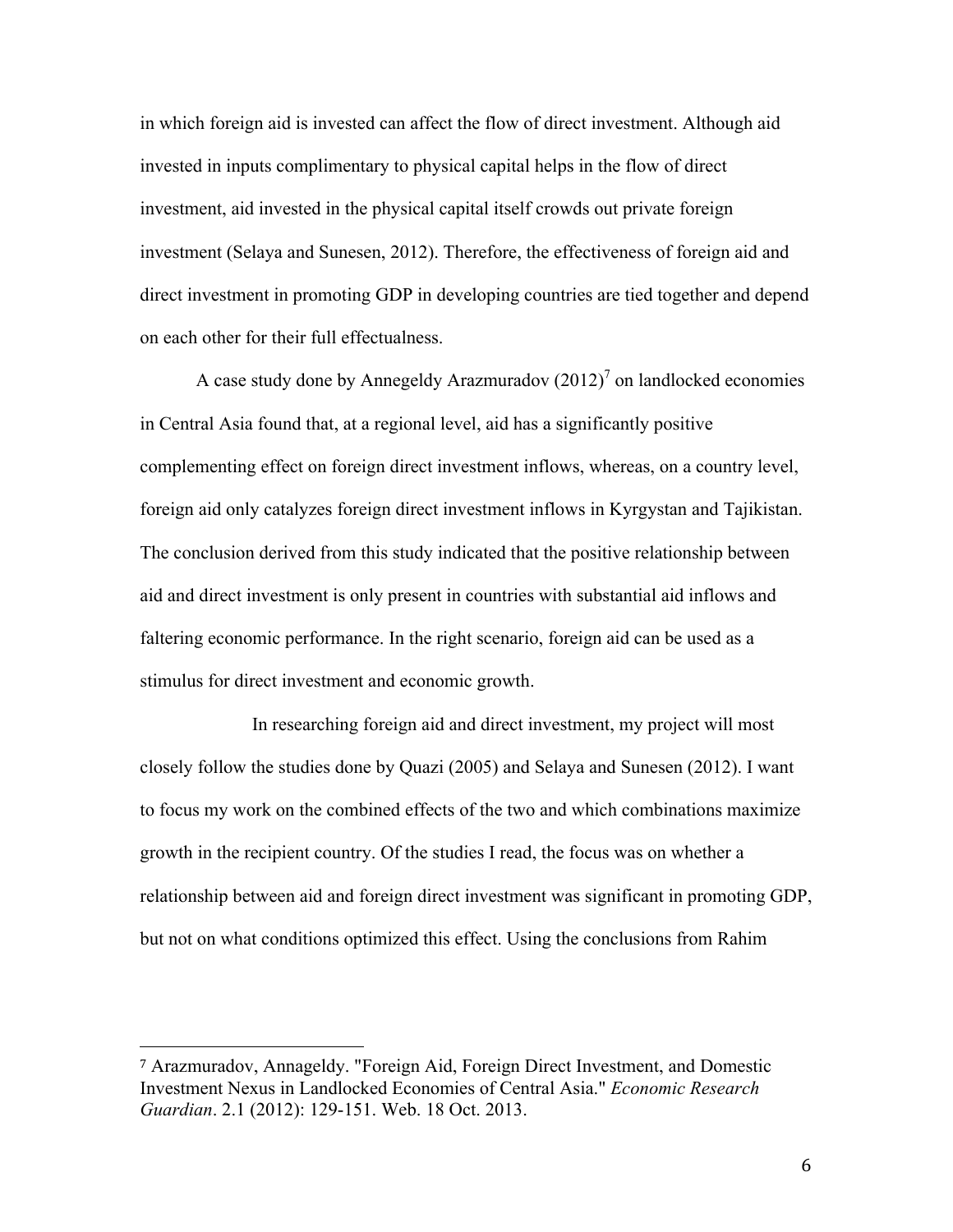Quazi, I want to discover whether aid in the form of transfers or aid in the form loans promote higher levels of foreign direct investment in a country.

None of the studies pertaining to the relationship between aid and direct investment focused on any of the developing countries in the Americas. Availability of data is a determining factor in which countries can be studied and in which years, but Africa and Asia seem to be the hub of foreign aid case studies. However, Latin America and the Caribbean received over three billion dollars in foreign assistance in  $2012<sup>8</sup>$  My project is going to focus on the effectiveness of combined foreign aid and direct investment in developing countries of the Americas.

A couple of the topics that I am not going to cover in my paper include the increasing monetary gap between rich poor, political motives for foreign aid allocation, and the amount of benefit the donating party receives from transfers in foreign aid. A reoccurring contention in foreign aid is that the money received is simply making the rich richer while leaving the poor even worse off as a result of increasing prices and lower quality of life. In my project I will be looking at the aggregate growth of the country. Breaking it down into effects at different socioeconomic levels would be too broad and not consistent or accurate across countries. Often, decisions regarding aid allocation are influenced more by politics than economics influenced and governed by motives other than increasing growth. Rather than helping the recipient developing country, motives include incentives for personal benefit. Although foreign aid may not be maximizing benefit abroad, it could be maximizing personal benefit at home. Motives determine how

<sup>8</sup> "Foreign Commerce and Aid: Foreign Aid." *United States Census Bureau*. N.p., n.d. Web. 13 Oct 2013.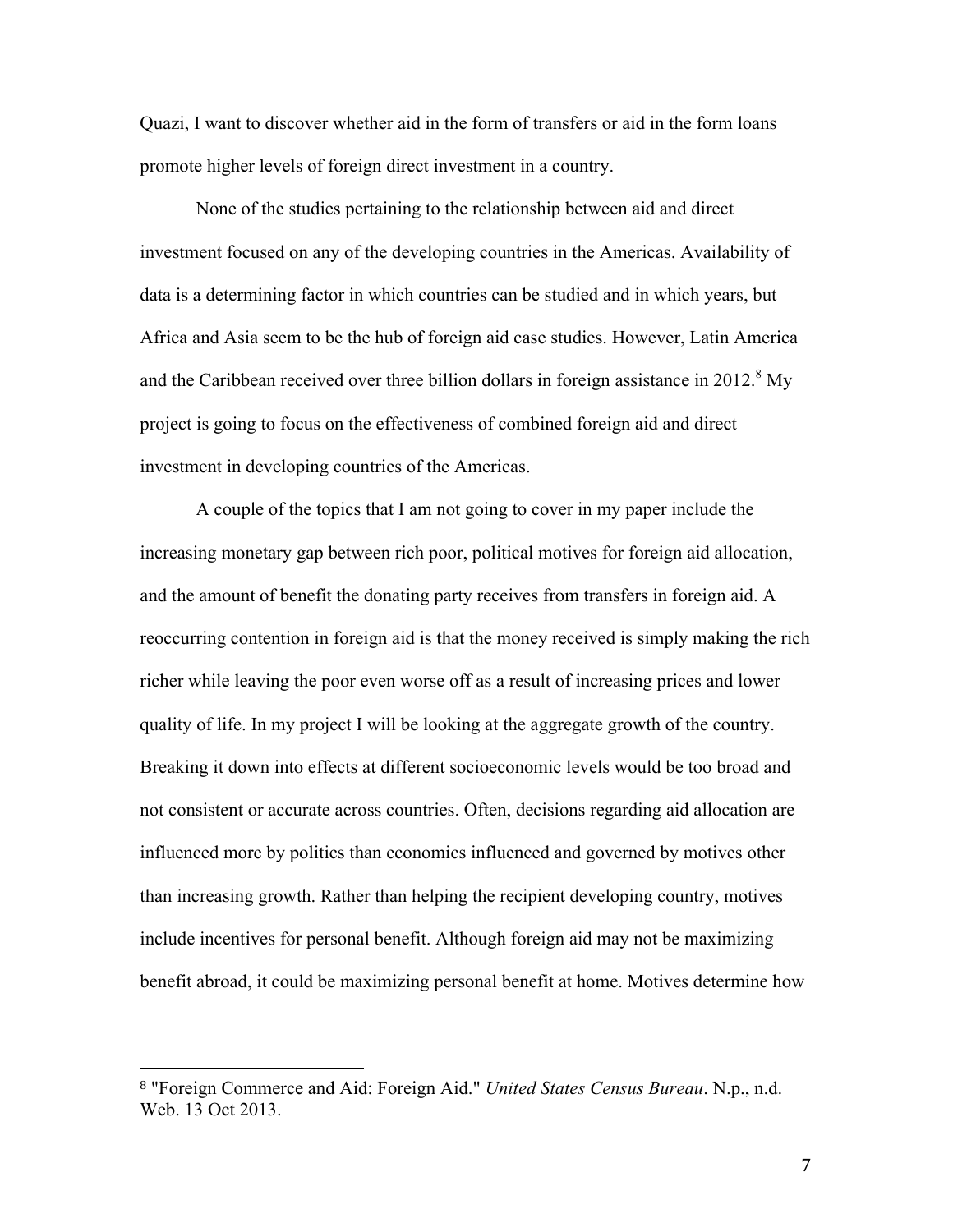aid is allocated and whether government will actually institute efficient policies, therefore I intend to focus on which allocation of foreign aid will best benefit the recipient country.

## **III. Theoretical Analysis**

 

## **a. Why Foreign Direct Investment?**

When studying the effectiveness of foreign aid, the most recognized measure of success is GDP growth. In Rahim Quazi's case study of Bangladesh, he found that foreign aid in the form of grants was not as effective in promoting GDP as foreign aid in the form of loans.<sup>9</sup> His conclusion for this phenomenon is that grants tend to be used to fund non-productive civil expenditures while loans are used in public investment projects and human capital building programs. Additionally, as was previously found in other studies, GDP growth is positively affected by the flow of Foreign Direct Investment  $(FDI)$  into a country.<sup>10</sup> Therefore, the inflow of FDI is desirable for economic growth in developing countries. Knowing this, Selaya and Sunesen created a study in which they observed the relationship between FDI and foreign aid invested in physical capital and foreign aid invested in compliments to physical capital.<sup>11</sup> Their conclusion was that aid invested in compliments assisted in attracting FDI to developing countries while aid invested in physical capital itself crowded out investment and actually detracted from FDI.

<sup>9</sup> Quazi, Rahim. "Effects of Foreign Aid on GDP Growth and Fiscal Behavior; An Econometric Case Study of Bangladesh." *Journal of Developing Areas*. 32.2 (2005): 95- 117. Print.

<sup>&</sup>lt;sup>10</sup> Gursoy, Faruk. "FDI and Economic Growth Relationship Based on Cross-Country Comparison." *International Journal of Economics and Financial Issues.* Vol. 3. (2013). 519-524. Print.

<sup>11</sup> Selaya, Pablo, and Eva Rytter Sunesen. "Does Foreign Aid Increase Foreign Direct Investment?." *World Development*. 40.11 (2012): 2155-2176. Web. 13 Oct. 2013.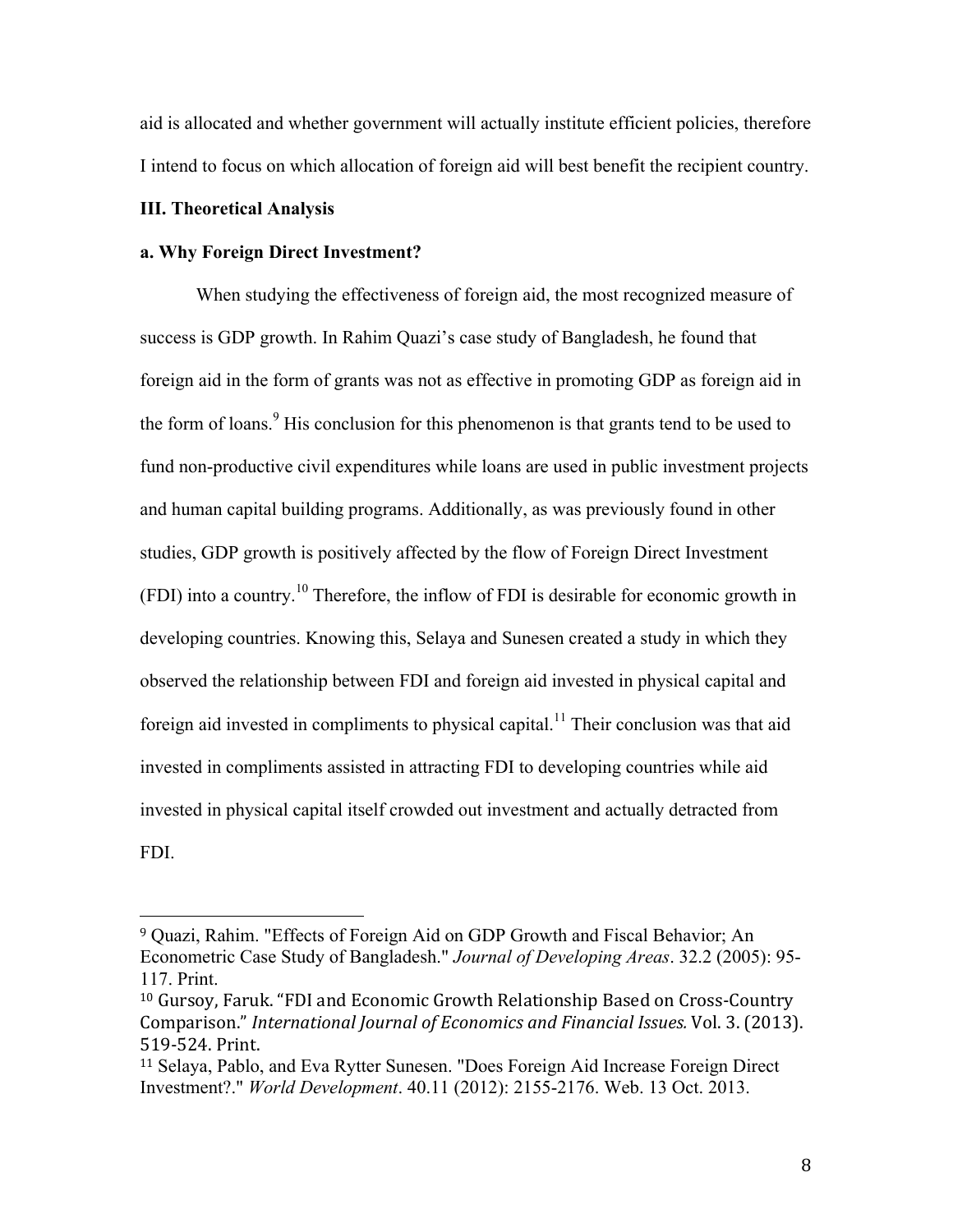As previously stated, I want to look at the effect that foreign aid in the form of grants and foreign aid in the form of loans have on the inflow of FDI into developing countries in the Americas. If the conclusions from Quazi's and Selaya and Sunesen's studies are true, then I would expect loans to have a largely positive effect on attracting FDI while grants would have a much smaller effect on whether a country receives FDI. Selaya and Sunesen offer a proof in which they find that aid invested in physical capital is a substitute for foreign direct investment. Because not all loans and not all grants are invested in a single factor, either physical capital or a compliment to capital, the effect of grants and loans are indeterminate.

### **b. Mathematical Proof of Effects on Foreign Direct Investment**

Following the model proposed by Selaya and Sunesen, I assumed a Cobb-Douglas production function

$$
Y = Ak^{\alpha} \tag{1}
$$

Where y is GDP per capita, k is the stock of physical capital per capita,  $K/L$ ,  $\alpha$  is a constant, and A represents total factor productivity.

Rather than assuming that all aid is made up of aid invested in physical capital and aid invested in compliments to capital, I assume that all aid, AID, can be broken down into aid received as grants,  $AID_G$ , and aid received as loans,  $AID_L$ . Therefore  $AID = AID_G +$ AIDL.

The first assumption that must be made for my model is that any aid, either grants or loans, invested into complements to physical capital have expansionary effects on the existing stock  $(A_0)$ . The idea behind this is that all aspects of production, other than physical capital increase, thereby increasing the marginal product of capital. Therefore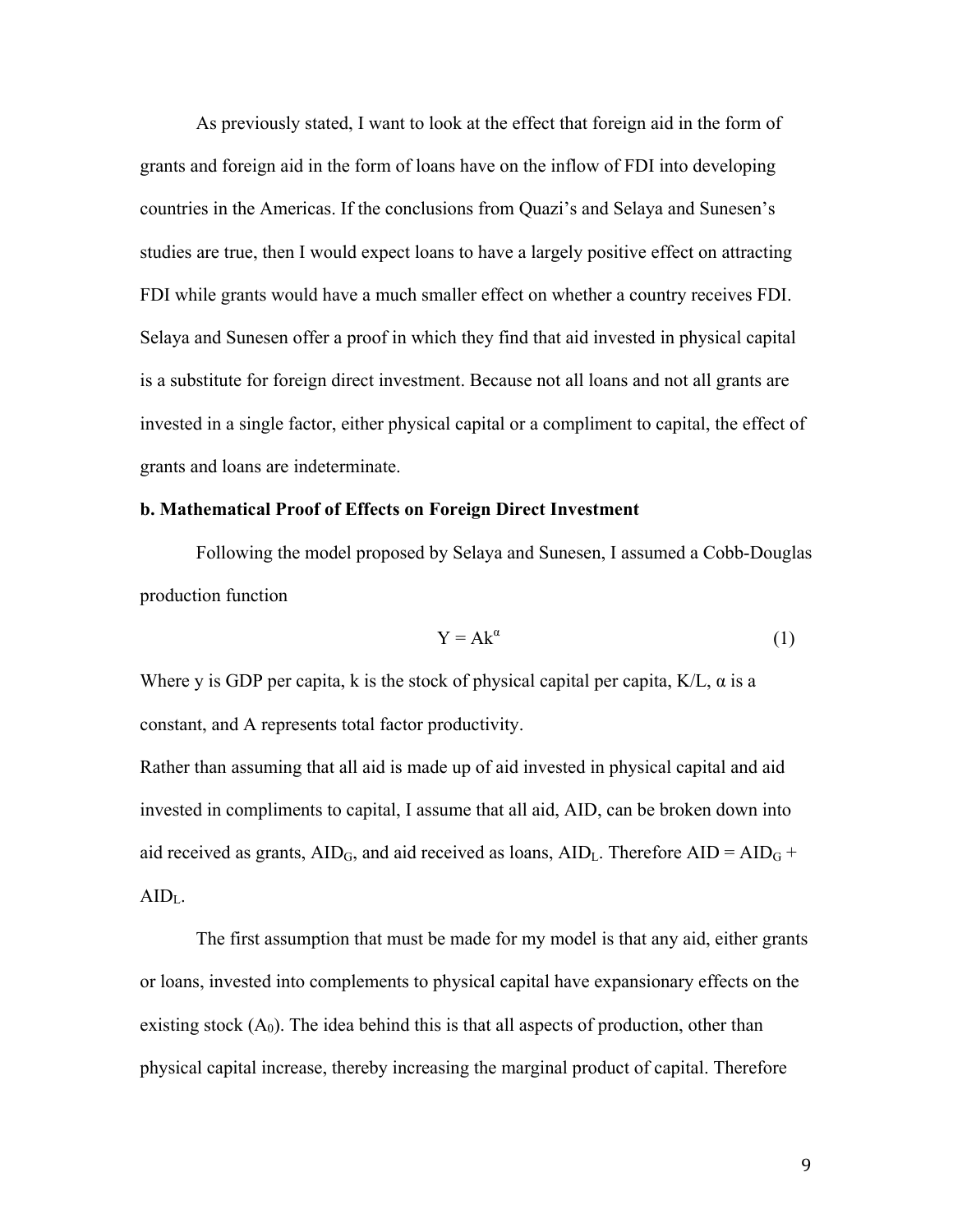$$
A = A_0 + (1-b)AID_L + (1-c)AID_G
$$
 (2)

Where *b* is the percentage of loans invested in physical capital, *c* is the percentage of grants invested in physical capital.

In this model, I am assuming that the economy is open, meaning that goods, services, and money can be transferred between countries, which seemed to be most accurate when considering the economies of developing countries in the Americas. All of these countries are open to trade and have international trade relationships. When looking at capital equipment, in per capita terms, Selaya and Sunesen concluded that it could be funded by (i) domestic savings (S=sy, where s is a given savings rate), (ii) foreign direct investments (f*di*) and (iii) aid invested in physical capital. The capital accumulation per capita is given by

Change in 
$$
k = sy + fdi + b(aid_L) + c(aid_G) - (n + \delta)k
$$
 (3)

Where *n* is the population growth rate and  $\delta$  is a fixed depreciation rate. Assuming perfect capital mobility, means that the real world rate of return  $(r^w)$  would equal the following

$$
r^{w} = MPK - \delta = A\alpha k^{\alpha - 1} - \delta
$$
\n(4)

which gives us a steady state level of k;

$$
k^* = [A\alpha/r]^{1/(1-\alpha)}
$$
 (5)

where r is the world real rate of return,  $r^w + \delta$ .

By setting (2) equal to zero, the equilibrium amount of capital, we can rewrite it

Change in 
$$
k = sy^* + fdi + b(aid_L) + c(aid_G) - (n + \delta)k^* = 0
$$
  
\n
$$
fdi = -b(aid_L) - c(aid_G) - sy^* + (n + \delta)k^*
$$
\n(6)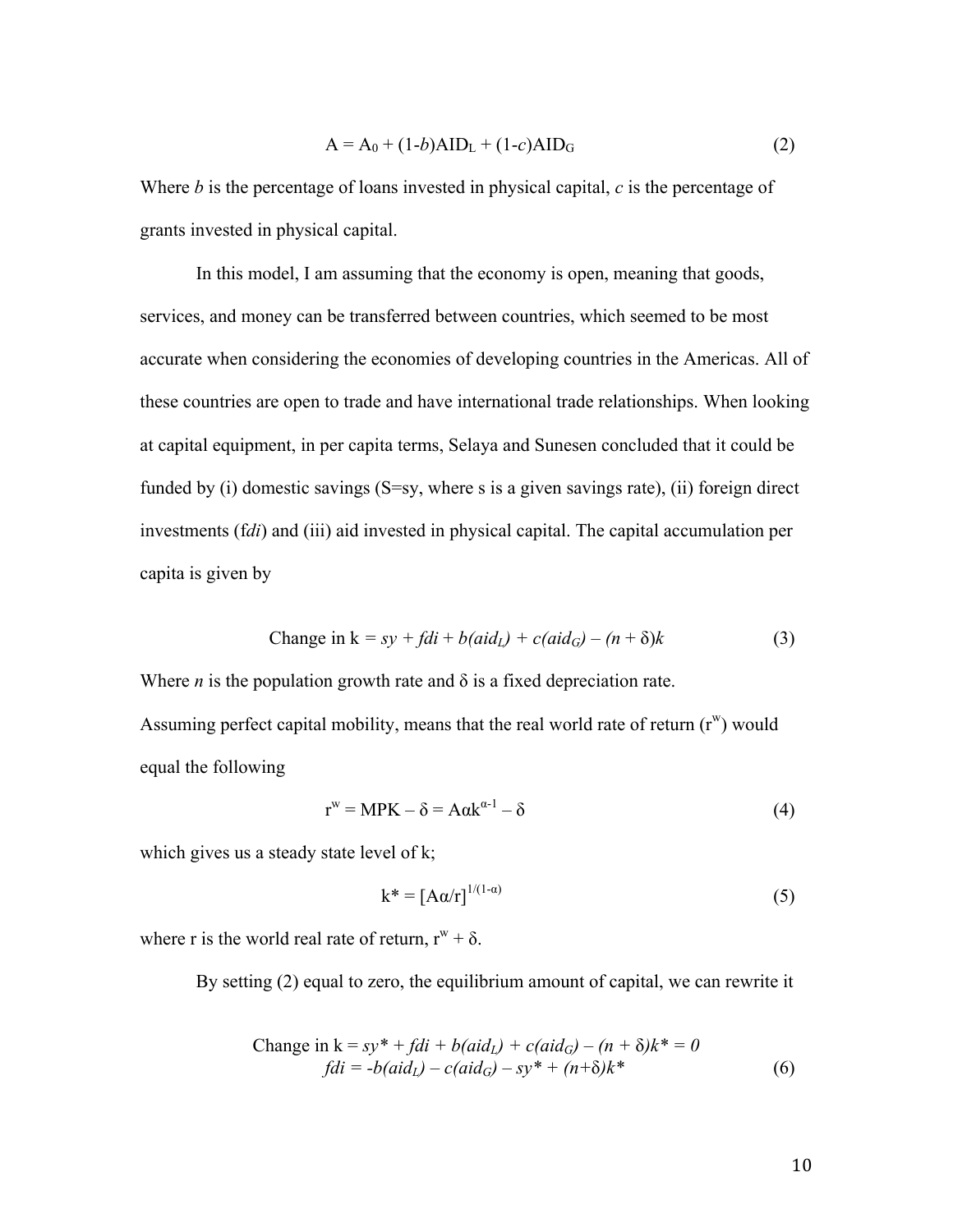Where  $y^* = Ak^{*\alpha}$ .

Looking at the effect of loans on FDI, we can see that

$$
dfdi/daidL = -b - s(dy*/daidL) + (n + \delta)(dk*/daidL)
$$
\n(7)

We can break the above equation into its components to observe the separate effects.

$$
s(dy^*/daid_L) = s(d(Ak^{*a})/daid_L) = s[k^{*a}(dA/daid_L) + Ak^{*a-1}(dk^*/daid_L)]
$$
  
=s[k^{\*a}(1-b) + Ak^{\*a-1}(dk^\*/daid\_L)] > 0 (8)

As seen above, loans to the receiving country promote savings and increase investment in physical capital. Because loans are being invested directly into physical capital, FDI is being crowded out in the market. Therefore, we can see the negative effect loans have on the amount of foreign direct investment.

Looking at the second component in the equation, we find that

$$
(\mathrm{d}k^* / \mathrm{d}a \mathrm{id}_L) = \mathrm{d} / \mathrm{d}a \mathrm{id}_L([\mathrm{A}\alpha/\mathrm{r}]^{1/(1-\alpha)}) = 1/(1-\alpha) [\mathrm{A}\alpha/\mathrm{r}]^{1/(1-\alpha)}((\alpha-\alpha b)/\mathrm{r}) > 0(9)
$$

Similarly, we can see the effect of grants on FDI

$$
dfdi/daidG = -c - s(dy*/daidG) + (n + \delta)(dk*/daidG)
$$
\n(10)

and observe the separate component effects.

$$
s(dy^*/daid_G) = s(d(Ak^{*a})/daid_G) = s[k^{*a}(dA/daid_G) + Ak^{*a-1}(dk^*/daid_G)]
$$
  
=s[k^{\*a}(1-c) + Ak^{\*a-1}(dk^\*/daid\_G)] > 0

Similar to loans, grants also positively promote the savings rate of the recipient country, causing capital investment to increase. The only difference between the effect of loans and the effect of capital on a country's saving's rate is the amount actually invested in physical capital.

As before, we can look at the second half of the equation.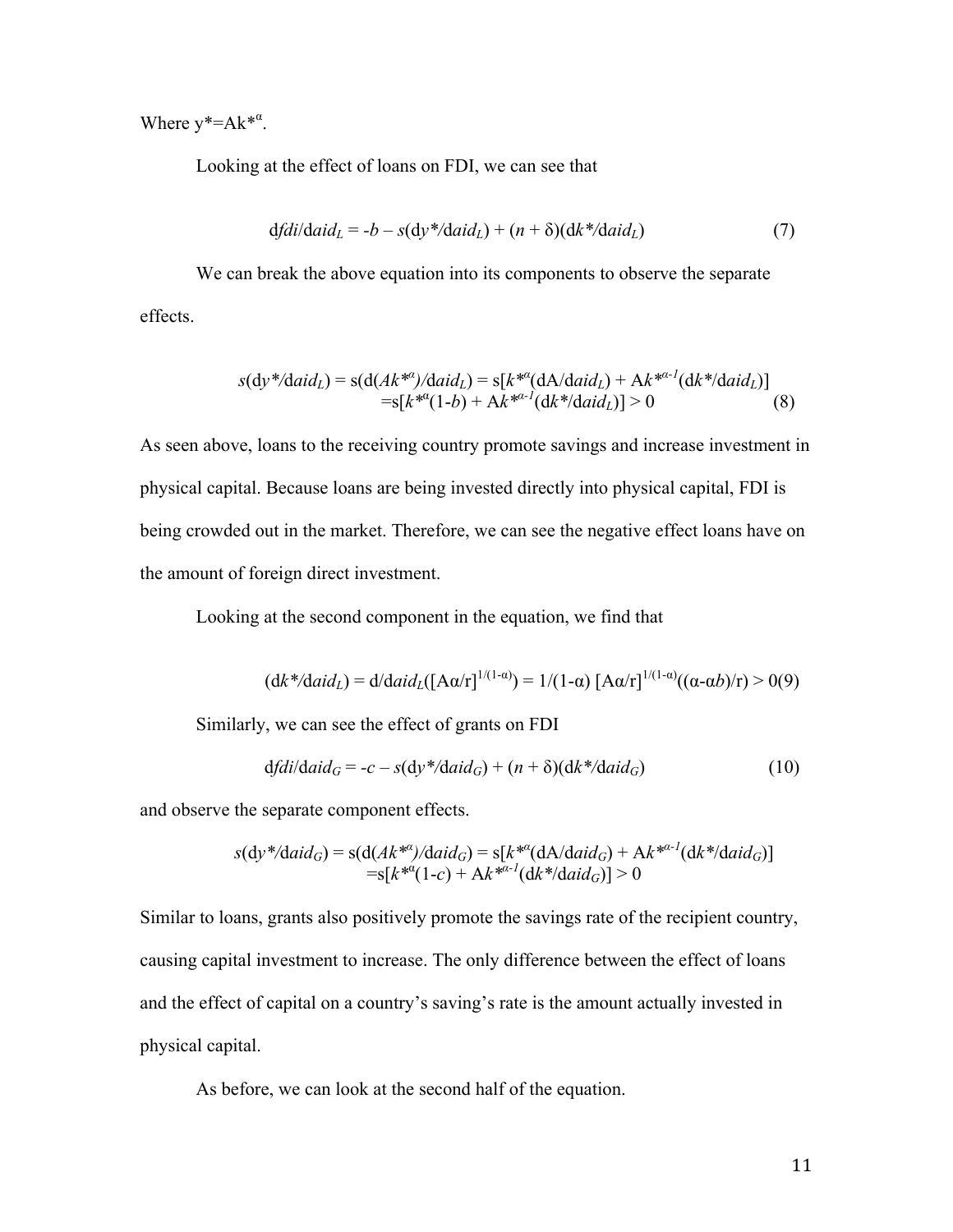$$
(\mathrm{d}k^* / \mathrm{d}a \mathrm{id}_G) = \mathrm{d} / \mathrm{d}a \mathrm{id}_G([\mathrm{A}\alpha/\mathrm{r}]^{1/(1-\alpha)}) = 1/(1-\alpha) [\mathrm{A}\alpha/\mathrm{r}]^{1/(1-\alpha)}((\alpha-\alpha c)/\mathrm{r})
$$
(11)

In the equations above, both  $s(dy*)\ddot{d}aid_L$  and  $s(dy*)\ddot{d}aid_G$  are both positive, as are  $(dk*/daid<sub>L</sub>)$  and  $(dk*/daid<sub>G</sub>)$ . Therefore the components are working against each other and the effect of FDI is ambiguous. However, the only difference between the effects of loans and grants on FDI is the percentage invested in physical capital. Theoretically, if both forms of foreign aid are invested in a similar manner, then they should have similar effects on whether or not FDI is drawn into the developing country. If, however, Rahim Quazi's theory that grants and loans are treated differently by receiving countries, then they should have varying effects on attracting FDI.

#### **IV. Empirical Model**

#### **a. Econometric Equation**

Econometrically modeling the effect of grants and loans on fdi, this paper incorporates the influential factors that would most likely affect the amount of direct investment into a developing country.

$$
fdi_{it} = \beta_0 + \beta_1 AB_{it} + \beta_2 I_{it} + \beta_3 S_{it} + \beta_4 aid_{it}^L + \beta_5 aid_{it}^G + \varepsilon_{it}
$$
 (12)

Where  $fdi_{it}$  is the per capita FDI in country *i* during period *t*,  $AB_{it}$  is the current account balance of the recipient country at time  $t$ ,  $I_{it}$  is the investment per capita,  $S_{it}$  is the domestic savings per capita,  $aid_{it}$  is aid in the form of loans, and  $aid_{it}$  is aid in the form of grants. In calculating foreign direct investment, both savings and investment per capita are influential, because they also help determine the economic climate of a country. Citizens investing in their own country will have a growing economy where innovation and technology are expanding. Inversely, when individuals in a developing country are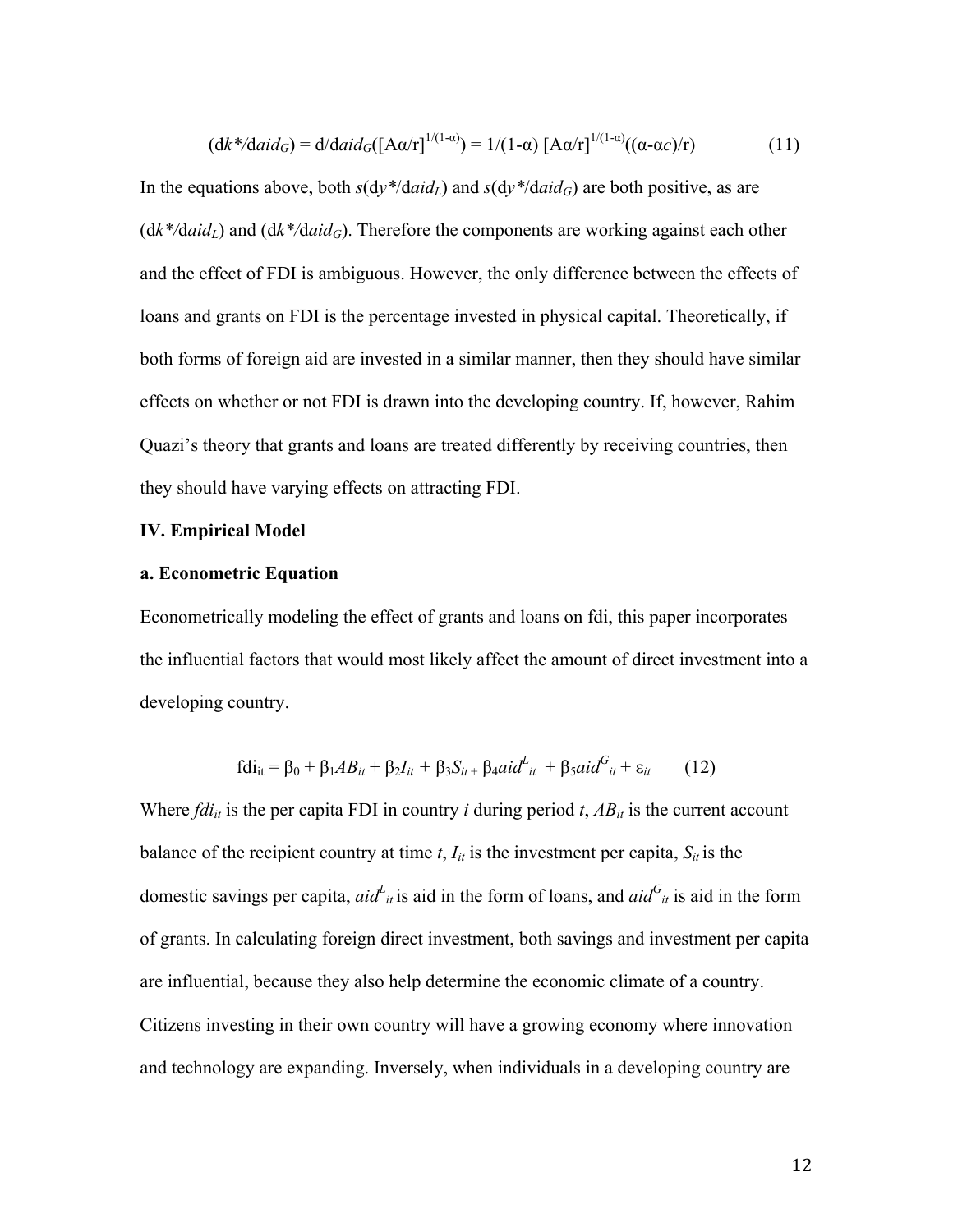saving, they are accumulating wealth, which in effect, lowers the country's need for foreign direct investment. Using the above equation, we can observe the direct effects that grants and loans have on the amount of FDI in a country, while accounting for other influential factors.

From the theoretical analysis above, in order to conclude that foreign aid in the form of grants and foreign aid in the form of loans are treated differently by recipient governments, then their effect on attracting foreign direct investment must be significantly different. In order to support Rahim Quazi's conclusions that aid in the form of loans is invested more effectually than grants, they should attract a larger degree of investment into the developing country. According to the previous findings, by attracting a larger amount of foreign direct investment, loans would then effectually have aided in increasing GDP.

This study observed foreign aid data for twenty-four developing countries in the Americas during the years from 1985 to 2011. Using the econometric model above, I started with the hypothesis that neither forms of aid significantly effected foreign direct investment, where  $β_4$  and  $β_5$  are the coefficients for loans and grants.

Null hypothesis H<sub>0</sub>:  $β_4 = β_5 = 0$ 

Alternative hypothesis H<sub>A</sub>:  $\beta_4 \neq \beta_5 \neq 0$ 

The null hypothesis in this test states that the manner in which loans and grants are invested does not significantly effect foreign direct investment either positively or negatively. If this were the case, assuming the conclusions found by Selaya and Sunesen's economic model are correct, then the negative, crowding out effect of aid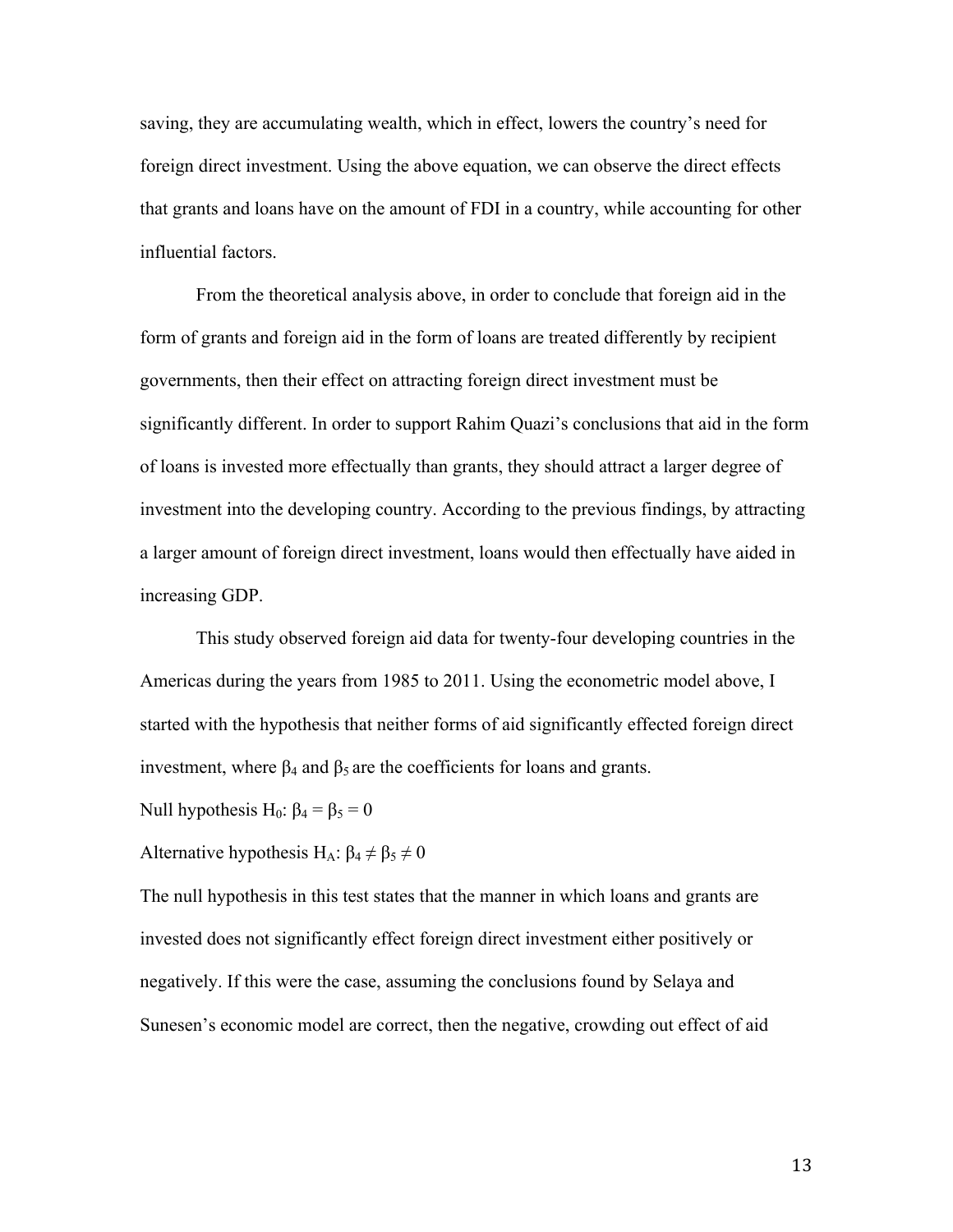invested in physical capital on foreign direct investment would have to be offset by expansionary effect of aid invested in compliments to capital.

However, on the other hand, the alternative hypothesis for this model states that either, or both, aid in the form of loans and aid in the form of grants have a significant effect on the amount of foreign direct investment drawn to a developing country. A significantly positive result would suggest that the aid received by a developing country is being invested in compliments to capital, expanding its marginal product. Alternatively, a negative relationship might suggest that a majority of the aid was invested in physical capital, effectively crowding out foreign direct investment.

# **b. Results**

The table contained in appendix A displays the results from the above econometrics model. The data used to derive these results are a culmination from the United Nation Conference on Trade and Development reports on foreign direct investment, the International Monetary Fund records of current account balances, investment, and savings per country, and the Organization for Economic Cooperation and Development loan and grant data.

From Table A, at the ten percent significance level, foreign aid in the form of grants actually has a slightly positive effect on attracting foreign direct investment into the developing country. Loans, however, appear not to significantly affect the inflow of foreign direct investment. This suggests that foreign aid loans and grant are, in fact, invested in different manners. However, my results run against those found by Rahim Quazi in his study of Bangladesh. In his analysis, Quazi found that loans were more effectual in boosting the growth of an economy than grants. According to my findings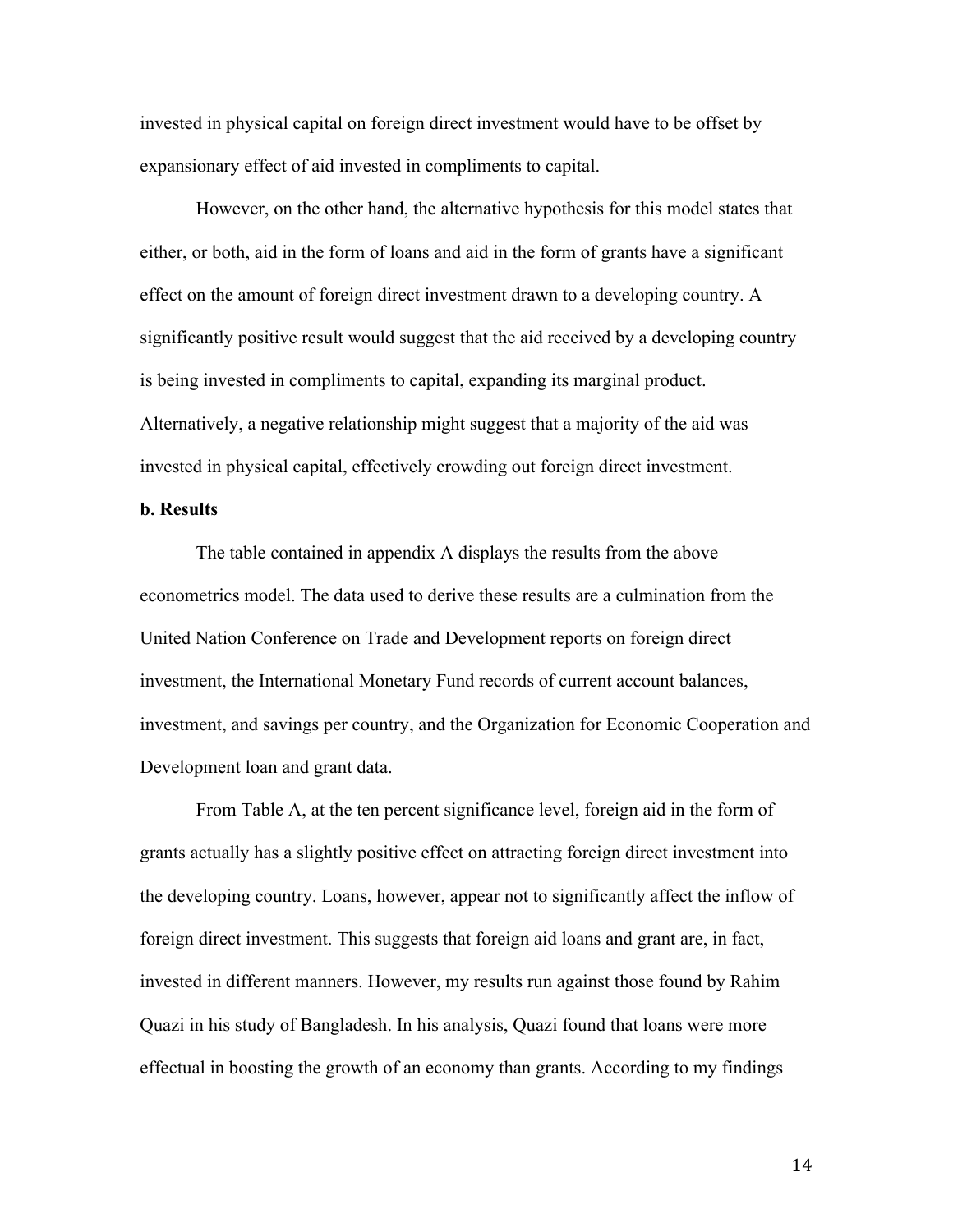above, grants actually have a more significant positive effect on attracting foreign direct investment, and thereby expanding the growth of the developing economy. Although contradictory to Quazi's findings, my results agree with those found by Selaya and Sunesen, in that the inflow of foreign aid to a developing country does positively affect the quantity of foreign direct investment received.

It appears that, in continuing that my previous assumptions are true, when investing loans, governments distribute finances into both direct, physical capital and into complements of capital, offsetting both positive and negative effects on foreign direct investment. However, the distribution of aid in the form of grants seems to be invested more heavily in non-capital investments, such as human capital and technology, which encourages the inflow of foreign direct investment and increases the marginal product of existing capital. Reasons for this could be policies implemented by the governments of the developing countries, such as Plan Colombia, which seeks to invest moneys received as from assisting nations in and improve the standard of living and overall quality of human capital. Large improvements have already been seen in Colombian state of affairs since Plan Colombia was implemented. Awareness of mode in which foreign aid is being invested and the motivation behind investment, promotes the overall effectiveness and expansion of the economy.

#### **Conclusion**

Because so much money is poured into financial aid by governments all around the world each year, it is imperative to study the effects of these financial investments and ensure they are utilized in the most effective, efficient manner possible. Informing politicians and government officials on the most beneficial method of aiding a developing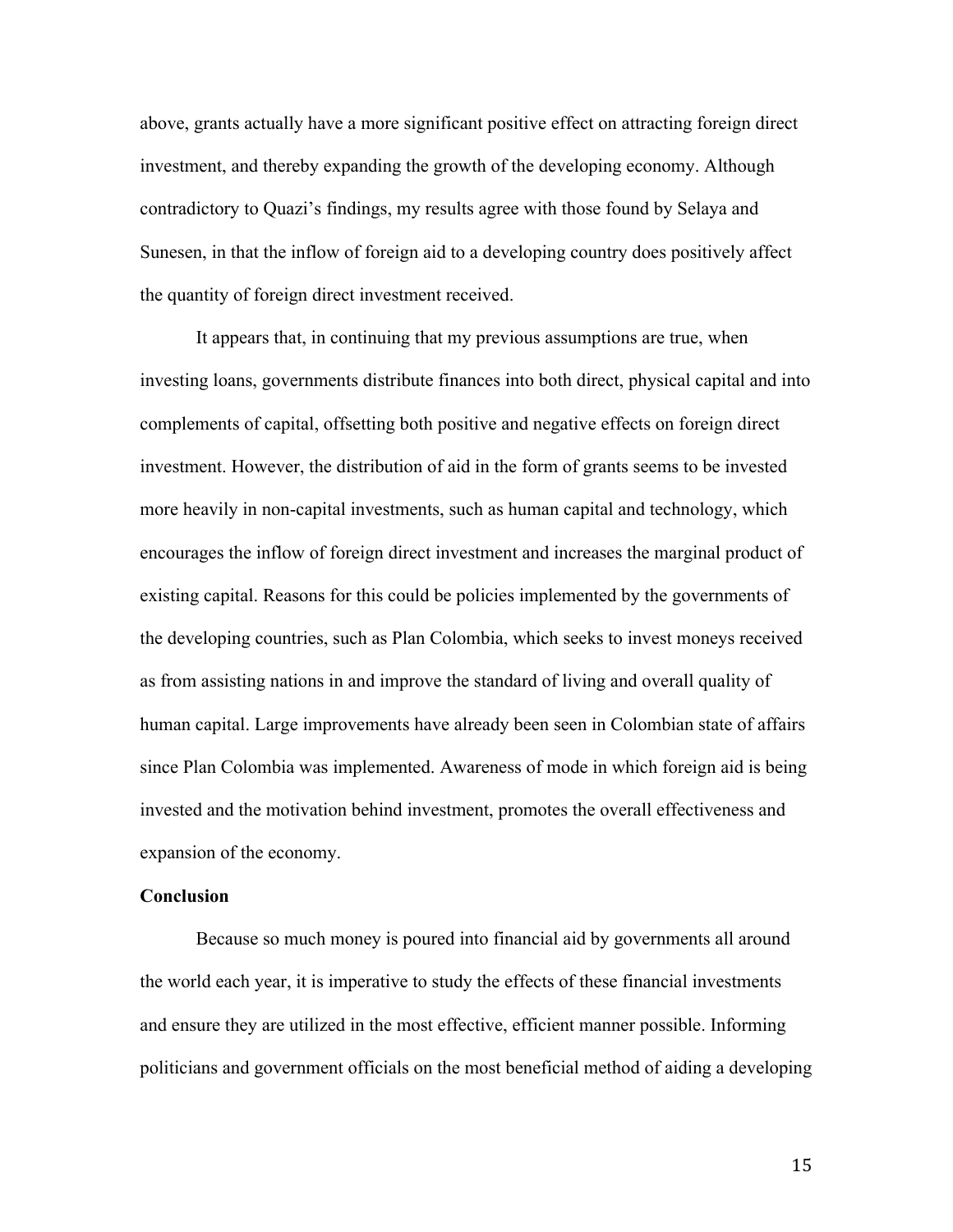country can have large, long-lasting impacts on policy and stimulate economic growth across the globe.

The model from this paper shows the relationship between attracting foreign direct investment and different forms of foreign aid. The positive relationship between aid and the inflow of direct investment reveals that, although the effects are small, receiving foreign aid makes a developing country more appealing to investors abroad. If this study were to be repeated in the future, a more complex model that encompasses more of the variability of foreign direct investment and utilizes statistical tools that fix the oversimplification of data may benefit an analysis. However, although basic, the model serves to represent the application of the theoretical model of investing loans and grants into physical capital and complements to capital.

Studies, such as this, can effect future policy decisions on where to allocate financial aid. This foundation can be a platform for other studies to attempt to discover an optimal balance between grants and loans to developing countries and how they should be distributed between physical capital and complements to capital. Is there a tipping point where they are no longer effective? Additionally, researchers may ask how much inflow of foreign direct investment is desirable in a developing country and what combination of foreign aid will attract the right amount of investment. By separating aid into grants and loans and understanding the theoretical implications from the type of investment undertaken, economists can break foreign aid down into a variety of parts and better understand the far-reaching effects of foreign aid.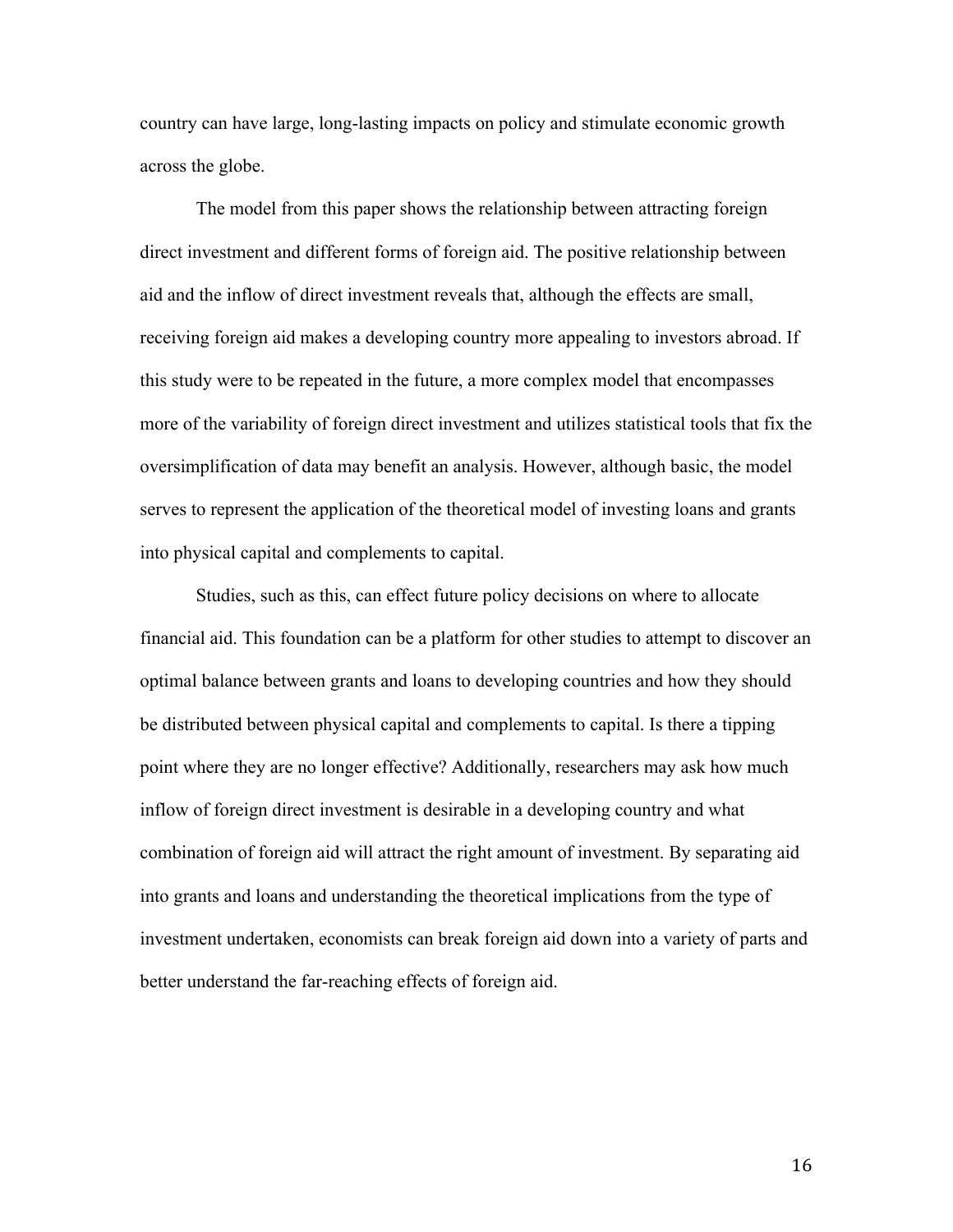# **Works Cited**

"Aid (ODA) disbursements to countries and regions [DAc2a]." *OECD.StatExtracts*. Organization for Economic Co-Operation and Development. Web. 14 Oct 2013.

Arazmuradov, Annageldy. "Foreign Aid, Foreign Direct Investment, and Domestic Investment Nexus in Landlocked Economies of Central Asia." *Economic Research Guardian*. 2.1 (2012): 129-151. Web. 18 Oct. 2013.

Economides, George, Sarantis Kalyvitis, and Apostolis Philippopoulos. "Does Foreign Aid Distort Incentives and Hurt Growth? Theory and Evidence from 75 Aid-Recipient Countries." *Public Choice*. 134.3/4 (2008): 463-488. Print.

"Foreign Commerce and Aid: Foreign Aid." *United States Census Bureau*. N.p., n.d. Web. 13 Oct 2013.

"Good Question: How Much Foreign Aid Does the US Give?." *CBS*. N.p., 20 Aug. 2013. Web. 14 Oct 2013.

Gursoy, Faruk. "FDI and Economic Growth Relationship Based on Cross-Country Comparison." *International Journal of Economics and Financial Issues.* Vol. 3. (2013). 519-524. Print.

Holtham, Gerald, and Arthur Hazlewood. *Aid and Inequality in Kenya*. Oxon: Routledge, 2011. 173. Print.

"Inward and Outward Foreign Direct Investment Flows, annual, 1970-2012." *UNCTADStat*. United Nations Conference on Trade and Development. Web. 14 Oct 2013.

"Plan Colombia." Embassy of the United States Bogota.Colombia. Web. 15 Oct 2013.

Quazi, Rahim. "Effects of Foreign Aid on GDP Growth and Fiscal Behavior; An Econometric Case Study of Bangladesh." *Journal of Developing Areas*. 32.2 (2005): 95- 117. Print.

Selaya, Pablo, and Eva Rytter Sunesen. "Does Foreign Aid Increase Foreign Direct Investment?" *World Development*. 40.11 (2012): 2155-2176. Web. 13 Oct. 2013.

"World Economic Outlook Database." International Monetary Fund, n.d. Web. 14 Oct 2013.

Yao, Shujie, and Kailei Wei. "Newly Industrializing Economies." *Journal of Comparative Economics*. 35.1 (2007): 211-234. Web. 14 Oct. 2013.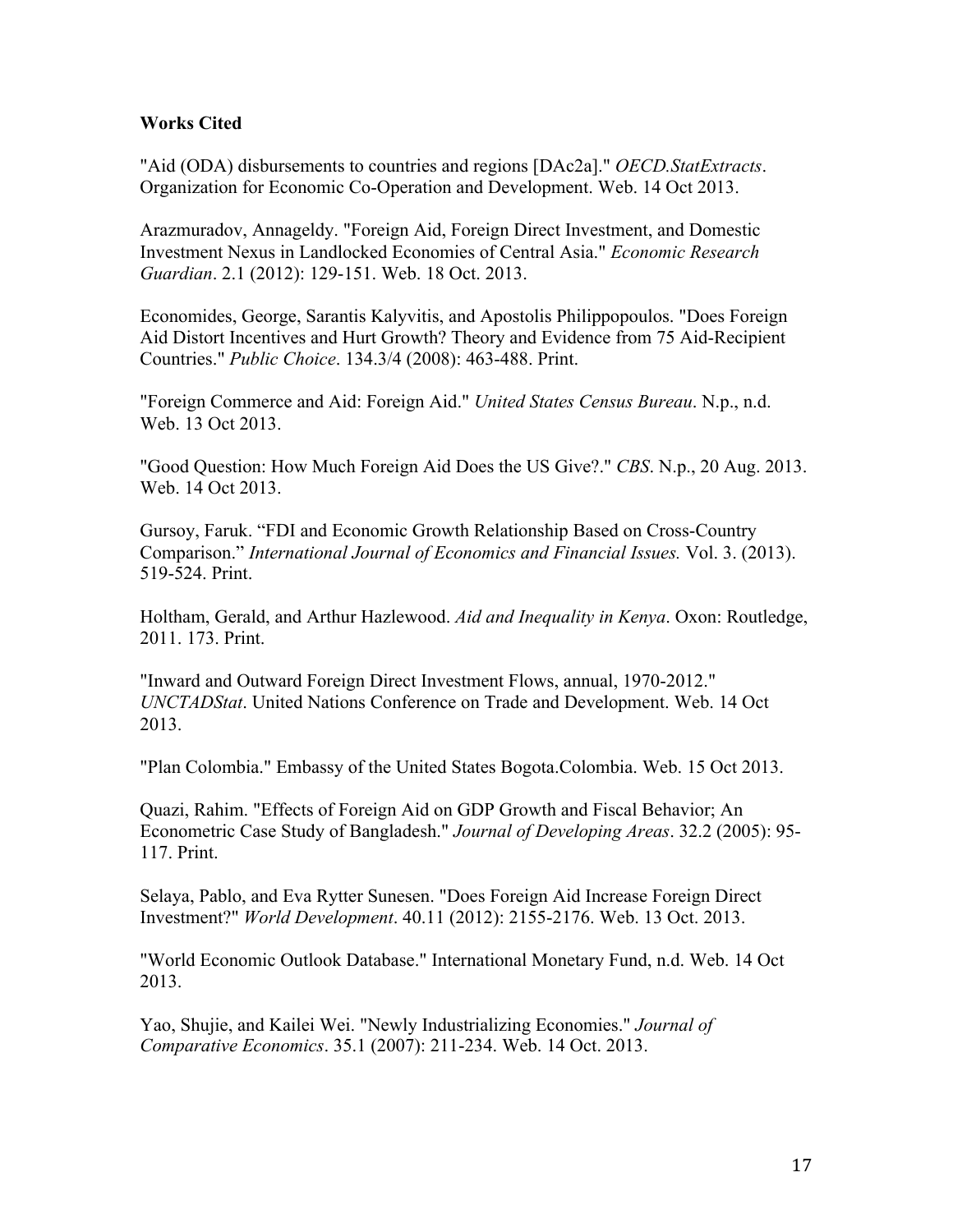# **Appendix**

**Table A.** 

# **Estimates of the Multiple Regression Model, n=637**

Dependent Variable: Foreign Direct Investment

| Variable                                                                              | Coefficient |  |  |
|---------------------------------------------------------------------------------------|-------------|--|--|
|                                                                                       | (p-value)   |  |  |
| Constant                                                                              | $-58.40**$  |  |  |
|                                                                                       | (0.00)      |  |  |
| <b>Current Account Balance</b>                                                        | $7.01**$    |  |  |
|                                                                                       | (0.00)      |  |  |
| Investment                                                                            | $0.60**$    |  |  |
|                                                                                       | (0.00)      |  |  |
| Savings                                                                               | $-0.39**$   |  |  |
|                                                                                       | (0.00)      |  |  |
| Grants                                                                                | $0.04*$     |  |  |
|                                                                                       | (0.09)      |  |  |
| Loans                                                                                 | 0.01        |  |  |
|                                                                                       | (0.93)      |  |  |
| $R^2 = 0.86$                                                                          |             |  |  |
| $F = 787.98$ (associated <i>p</i> -value = 0.00)                                      |             |  |  |
| Notes: The top portion of the Table contains parameter estimates with p-values in     |             |  |  |
| parentheses; ** represents significance at 5 percent; * represents significance at 10 |             |  |  |
| percent; $R^2$ and F reported in the last rows are used to assess the model.          |             |  |  |

# **Figure A.**



Analyses of the residuals